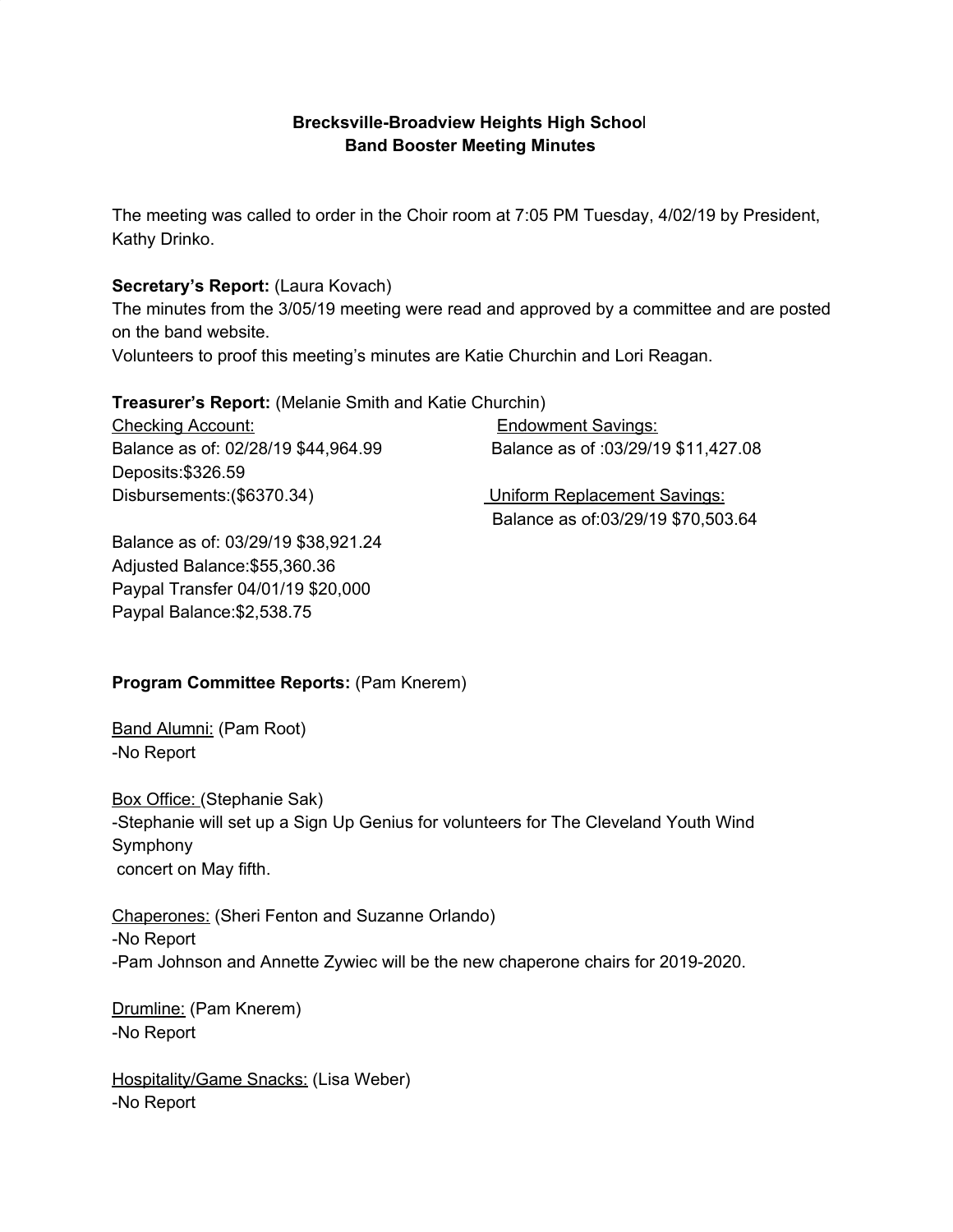Flagline: (Melissa Brubaker and Elena Kucharski) -Kim Traum has agreed to chair flagline for the 2019-2020 school year.

PSO: (Michele Mihalich) No Report. -Claudia Griesmer will chair the PSO chair position for the 2019-2020 school year.

Publicity: (Melissa Burdick) -No Report

Senior Night: (Pj Malnar) -No report.

Swarm Board and Decorations: (Lisa Trout) -No Report

Uniforms: (Lori Reagan, Rima Julien, Sheyenne Uhlir and Linda Gauntner)

-Jenny Madaus donated her time and materials to repair all of the cymbal cases. The Executive Board will send her a "Thank You" card.

-Summer uniform samples are in and ready for eighth grade orientation.

-The new raincoats will be shipped sometime in early May.

-With the exception of Wind Ensemble and CYWS members, all concert uniforms will be collected in garment bags after the Spring concert . Students will need to bring a change of clothes.

-Lori does not need any more Dinkle donations.

Summer Uniforms: (Kathy Holland and Lisa Karakostas)

- Laura Mroczka will be taking over for Kathy Holland next year. Lisa Karakostas will begin training her.

Yard Signs: (Alicia Ravagnani) -No Report.

## **Ways and Means Committee Reports:** (Amy Zajac)

Athletic Programs: ( Melissa Burdick) -No Report

Athletic Program Sales: (Michelle McGrath)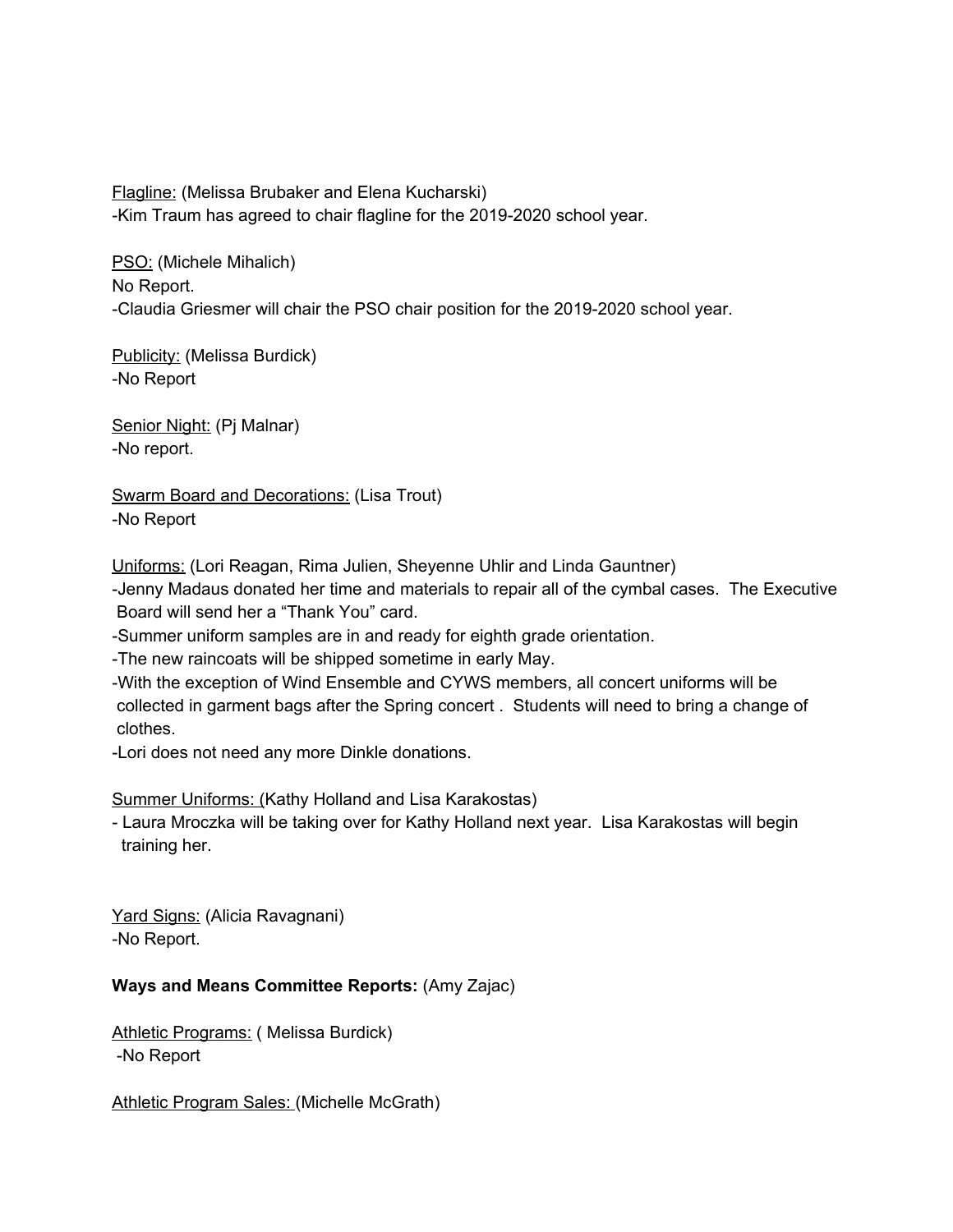-No Report.

Athletic Program Layout: (Kim Traum) -No Report.

Citrus Sales: ( Allison Winokur and Barb Wisniewski) -No Report

Disney Raffle: (Grace Nichols) -The Boosters will raffle off two half paid trips at the Sounds of the Stadium and Winter concerts.

Endowment/Patrons: (Kim Traum)

-Kim turned in a \$50.00 patron fund donation to Katie Churchin.

-There will be an Endowment/Patron fund announcement in the May concert program. -Michele Mihalich will be taking over the Endowment/Patron chair position for the 2019-2020 school year.

Spirit Wear: (Alicia Ravagnani) -Alicia has the order form for Spirit Wear ready to go out in the summer mailing.

## Pancake Breakfast/Music in Our Schools Event: (Suzanne Orlando)

-Sales from this year's pancake breakfast were the second largest in pancake breakfast history. -A wrap-up meeting has not been scheduled as yet.

Indians Tickets: (Stephanie Sak) -No Report.

## **Band Director's Report:** (Mr. Rex and Mrs. Astey)

-Mr. Rex expressed his thanks to all who helped at the pancake breakfast.

-The Wind Ensemble earned superior ratings at OMEA'S in March. They were only one of two bands to receive superior ratings from all four judges the entire weekend!

-The Jazz Band will be travelling to Westlake on Tuesday, April 9th to take part in the Tri-C Jazz Fest.

-On May third, the Wind Ensemble will be performing in a partnership concert with members of the Kent State Wind Ensemble.

-The focus group met again in March and discussed ideas for a new concert band structure. -In an effort to alleviate cafeteria congestion, the directors are looking into creating a new concert band consisting of approximately 30 of the top students from each of the Symphonic bands who would possibly meet during seventh period.

- Another topic discussed was travel opportunities for concert bands. These would be short weekend trips.

-The focus group also talked about making the Cedar Point trip an every other year activity